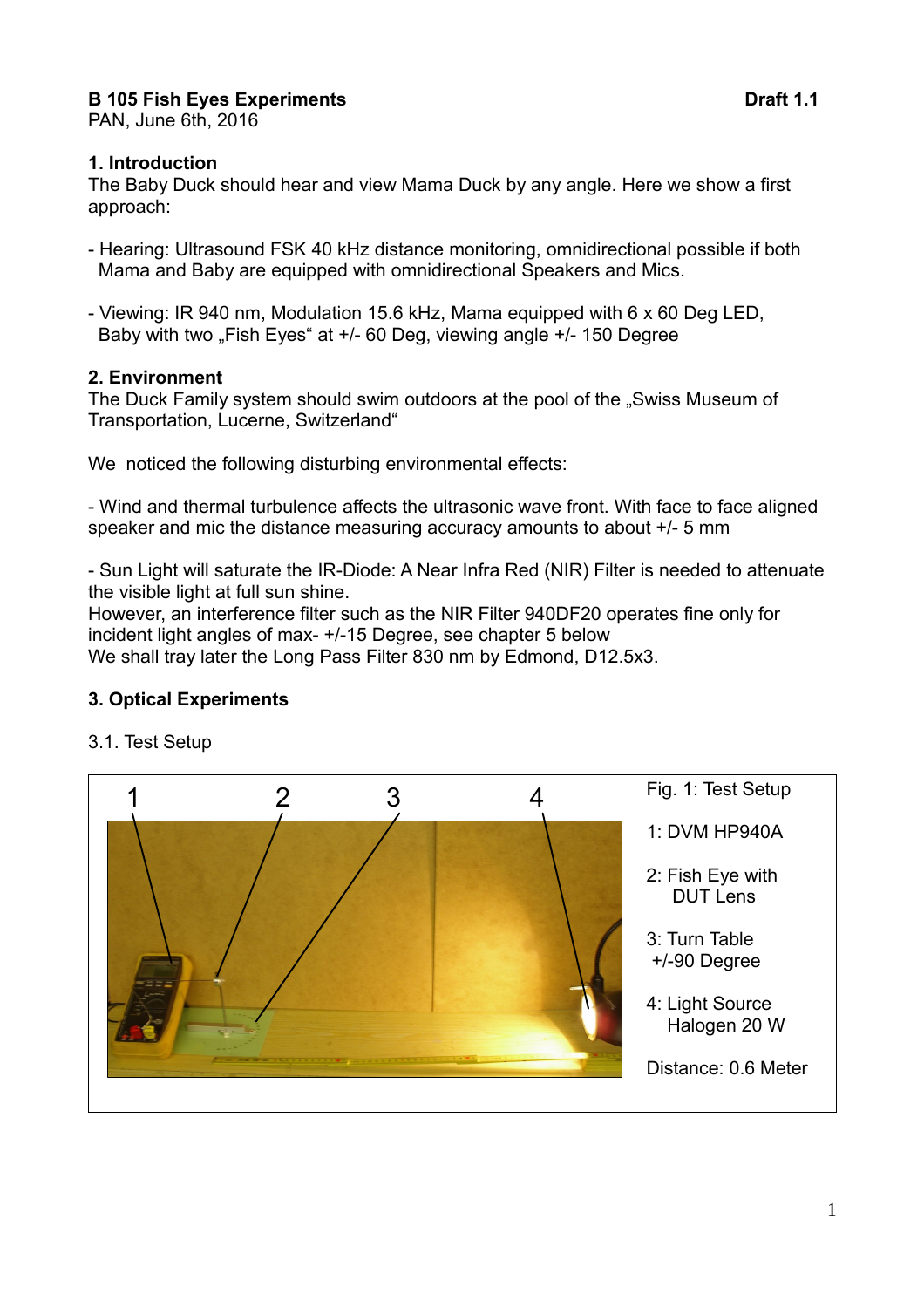## 3.2. Experimental Lens and Light Guides, nominal 8 mm diameter



Fig. 4: Mounted Fish Eye Fig. 5: Masked Solar cell, filter, clamps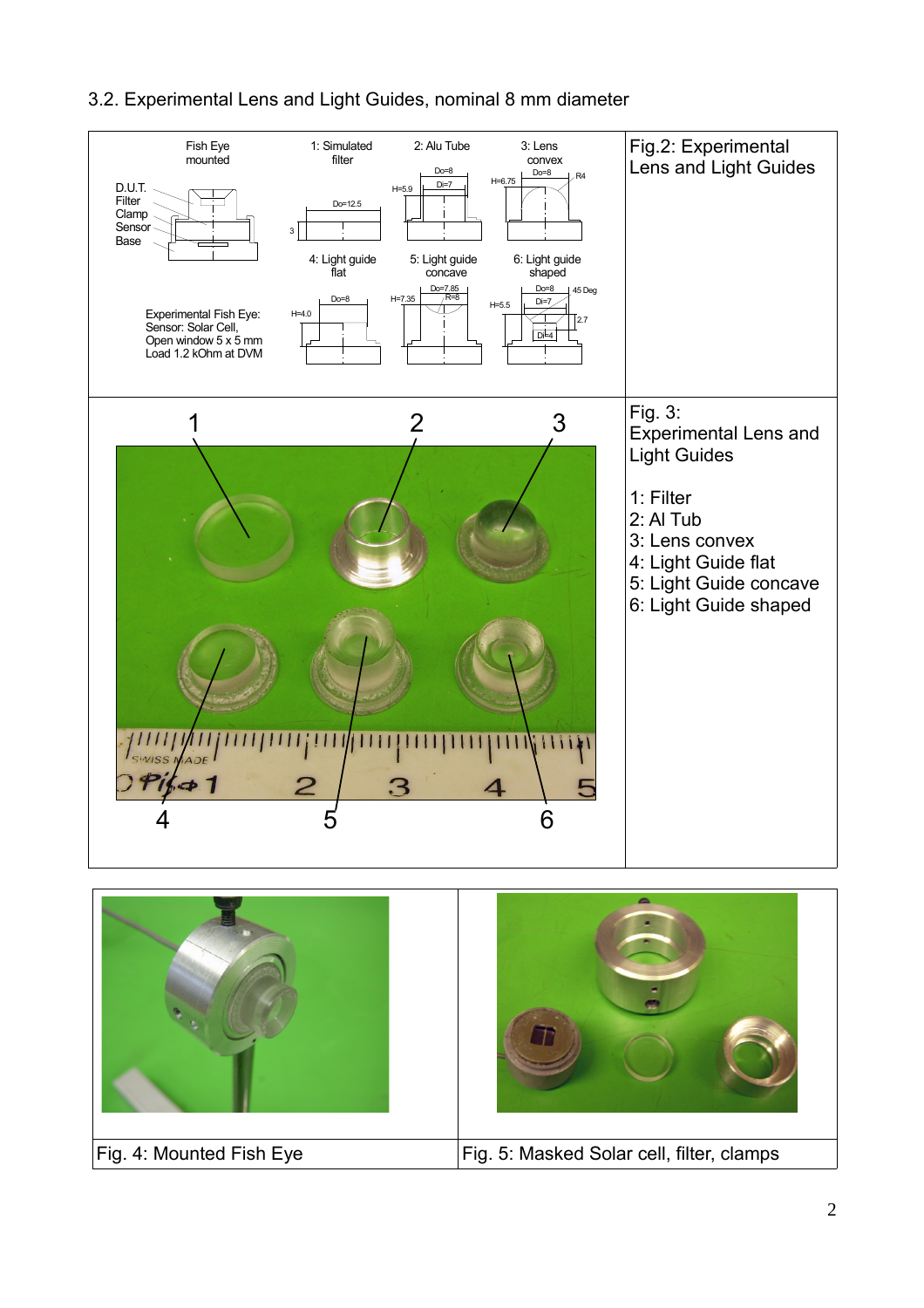### 3.3.Experimental Results





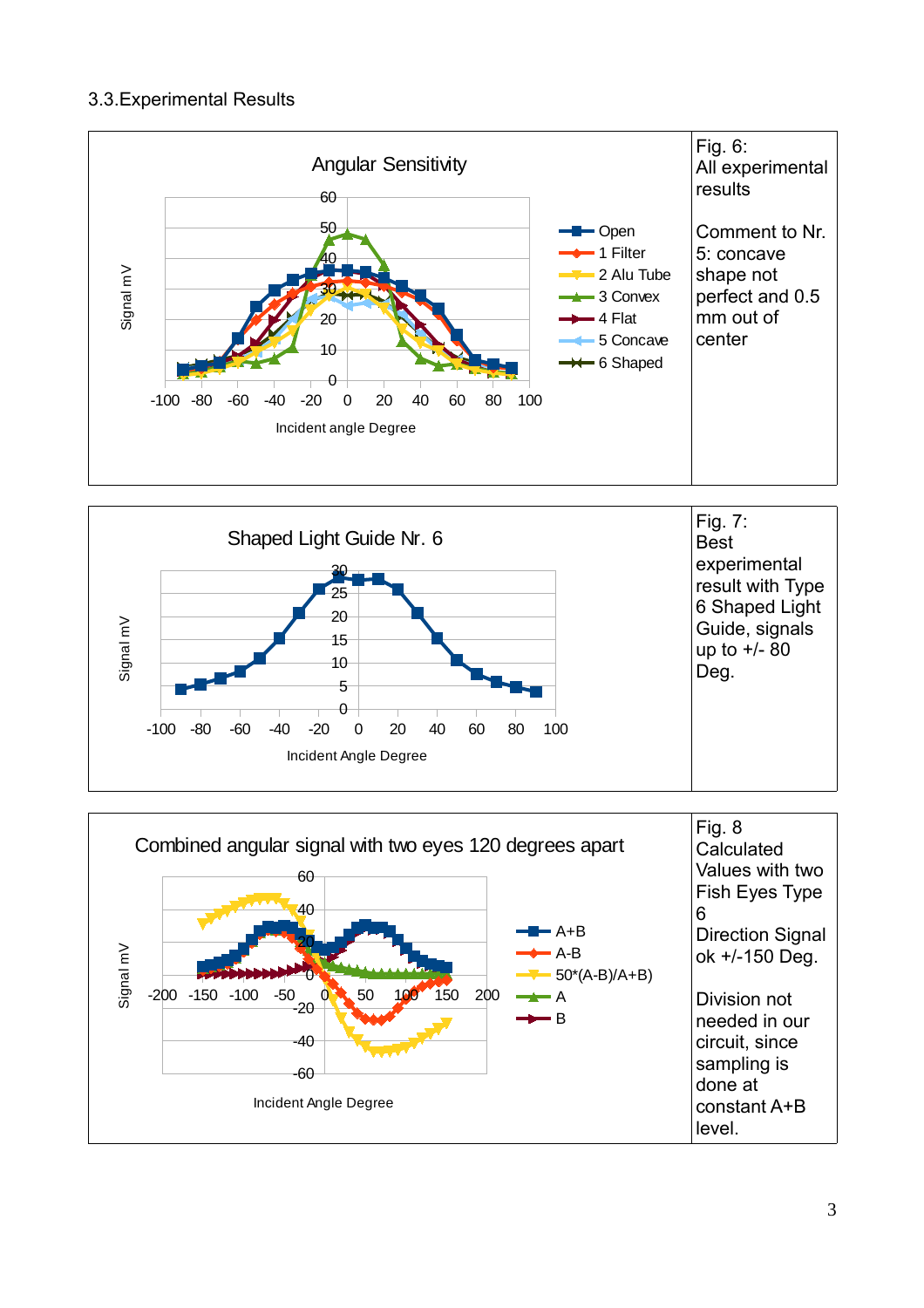# **4. Integration into Baby Head**

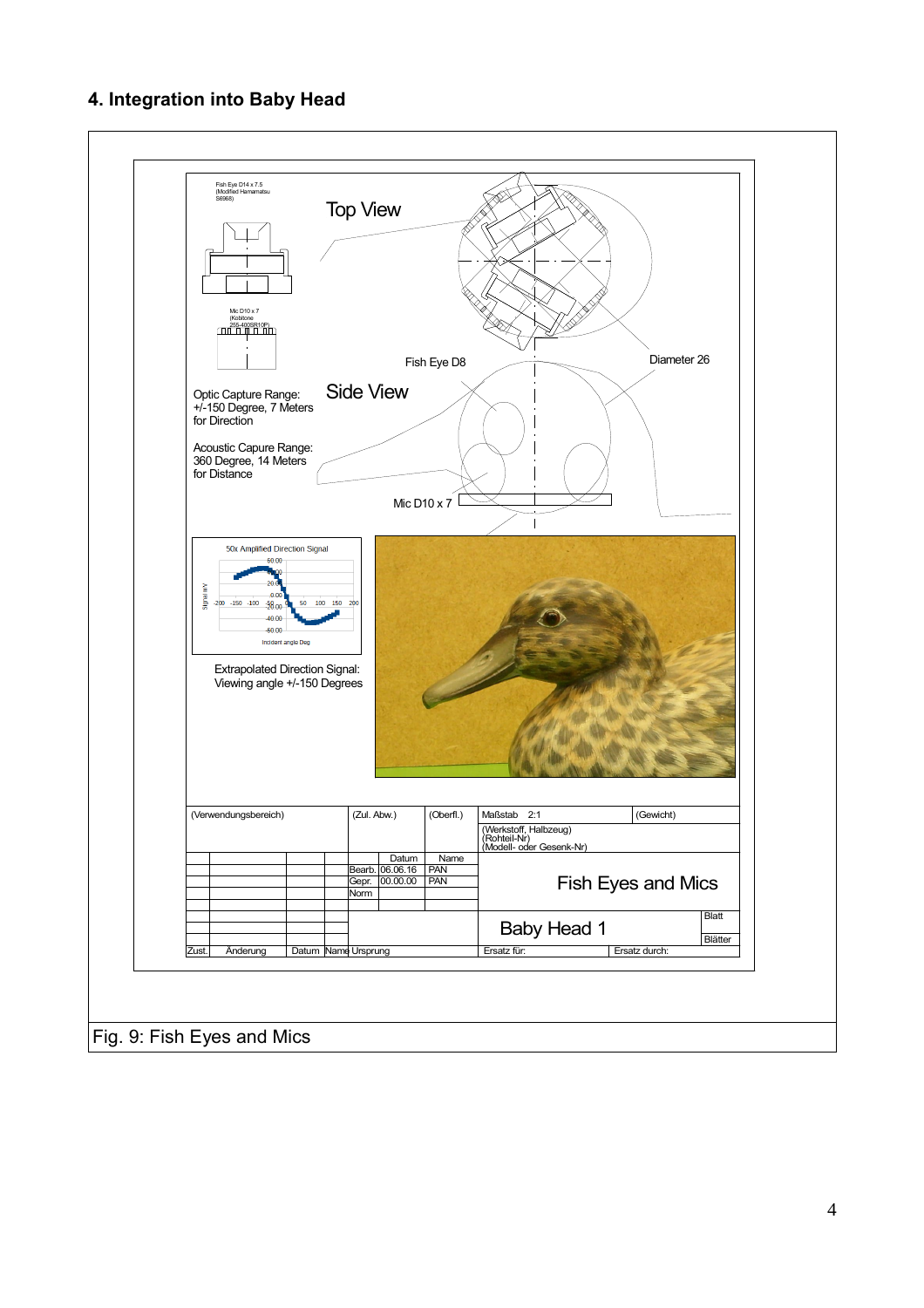## **5. Filters for attenuating sun light**

#### 5.1. NIR Filter



### 5.2. Long Pass Filter



The IR Diode S6968-01 comes with a LP Filter 700 nm, perhaps this is already sufficient to attenuate direct sunlight.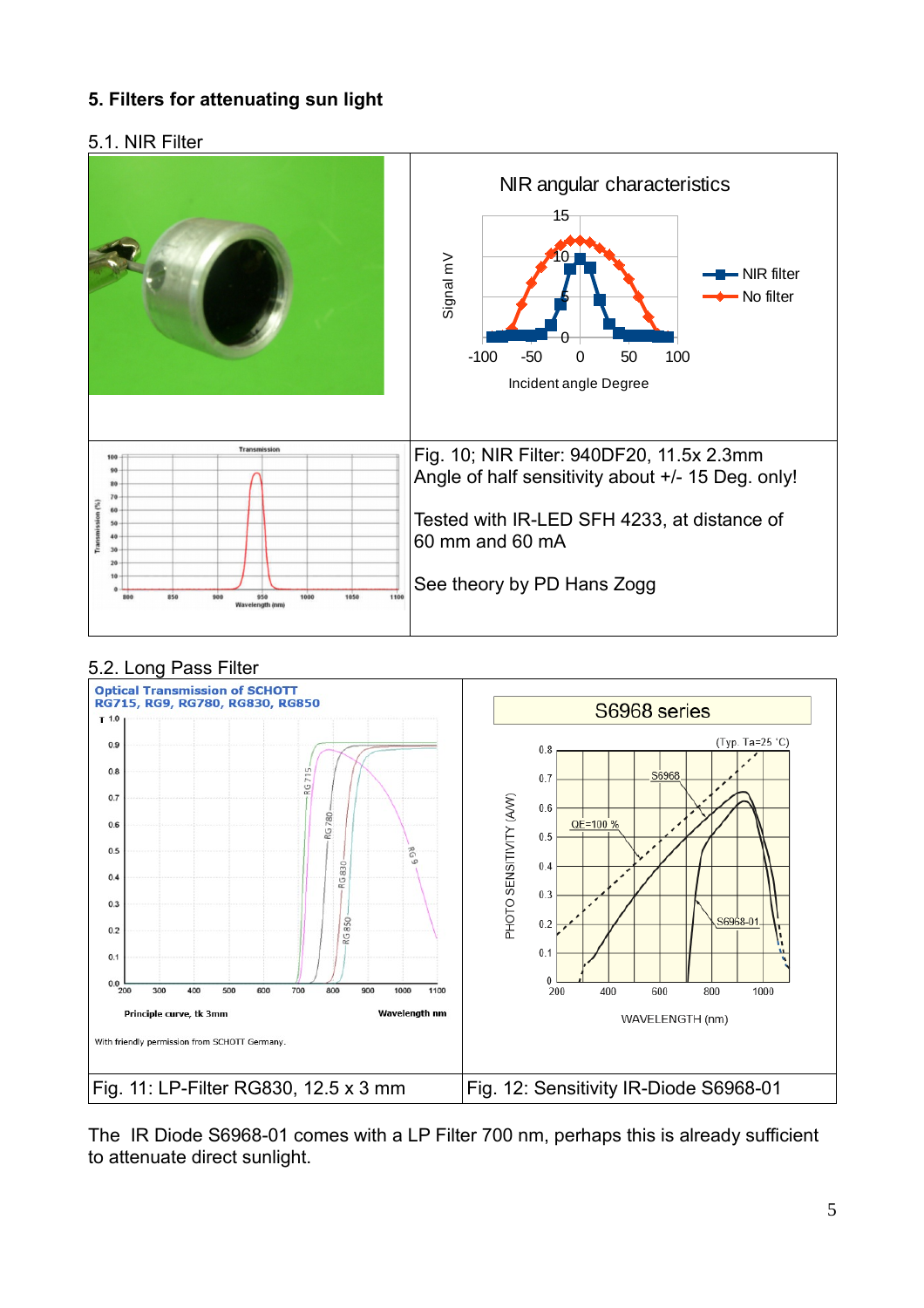## **6. Mechanical Test Setup**